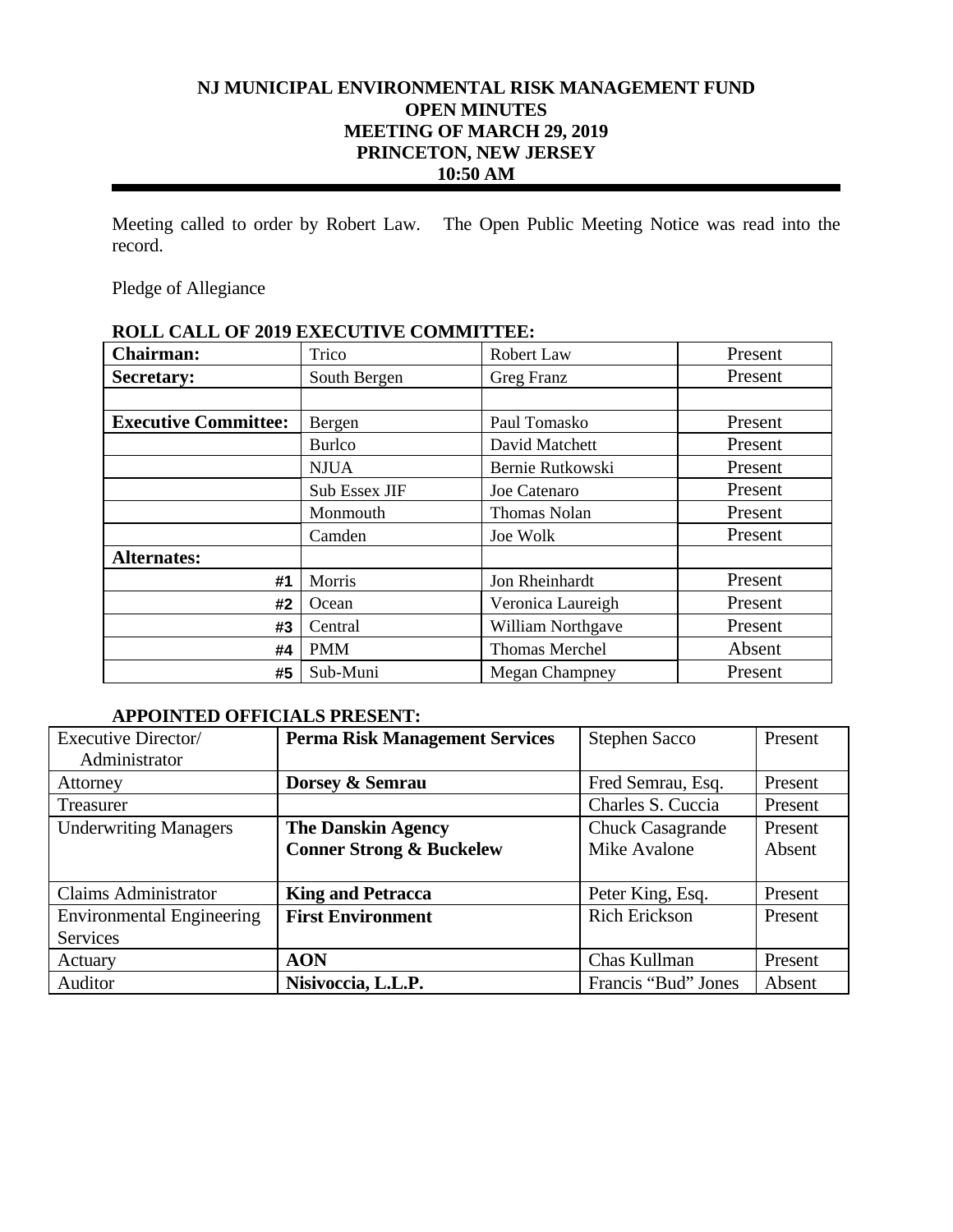## **OTHERS PRESENT:**

David Grubb, PERMA Joseph Hrubash, PERMA Cate Kiernan, PERMA Pauline Kontomanolis, PERMA Robyn Walcoff, PERMA Nancy Ghani, PERMA Jason Thorpe, PERMA Emalee Cronwell, PERMA Tracy Lopez, PERMA Brandon Tracy, PERMA Joeen Ciannella, PERMA Michelle Thorne, NJPHA JIF Steve Rovell, Sub-Essex JIF Robert Shannon, Bergen JIF Sean McCarthy Sub-Muni JIF Tim Dacey, Central JIF Ivy Robinson, NJUA JIF Sunita Dahr, First Environment Paul Miola, AJG Norris Clark, Princeton Strategic Communications Ed Cooney, CS&B Tim Gosnear, CS&B Brian Maitland, JA Montgomery Frank Covelli, P.I.A. John Casagrande, Danskin Insurance Agency Alison Kelly, Danskin Insurance Agency Amy Pieroni, Acrisure Lindsay Travali, Acrisure Gary Taffet, Acrisure Ezio Altamura, GJEM Otterstedt Christopher Botta, CB Claims Alice Lihou, Qual-Lynx Kathy Kissane, Qual-Lynx Stephen McNamara, Qual-Lynx Claudia Acosta, Qual-Lynx Lisa Gallo, Qual-Lynx Chris Healey, Qual-Lynx Jaclyn Nowicki, Safety National

## **APPROVAL OF MINUTES**: January 2, 2019

#### **MOTION TO APPROVE OPEN AND CLOSED MINUTES OF JANUARY 2, 2019**

| <b>MOTION:</b> | <b>Commissioner Nolan</b> |
|----------------|---------------------------|
| <b>SECOND:</b> | <b>Commissioner Wolk</b>  |
| VOTE:          | <b>Unanimous</b>          |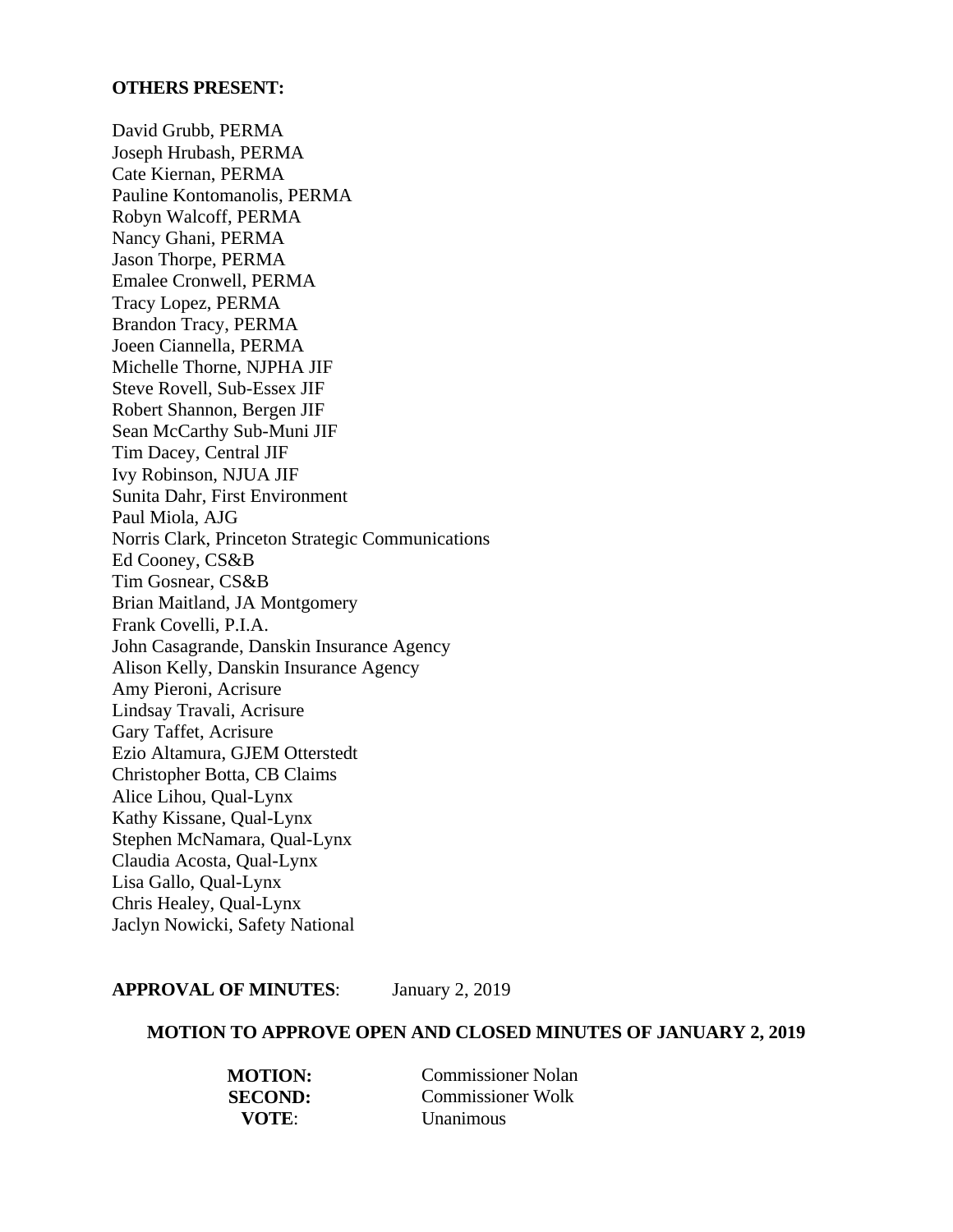## **CORRESPONDENCE :**

Mr. Sacco indicated that there were no correspondence but noted that an E-JIF brochure prepared by Princeton Strategic Communications was distributed prior to the start of the meeting.

## **TREASURER**

Mr. Cuccia presented his report and Resolution Nos. 12-19 confirming the February Bill List and Resolution No. 13-19 approving the March Bill List as follows:

# **RESOLUTION 12-19 -FEBRUARY BILL LIST**

| FUND YEAR AMOUNT |             |
|------------------|-------------|
| 2018             | \$12,977.26 |
| 2019             | \$51,982.02 |
| Total            | \$64,959.28 |

# **RESOLUTION 13-19 - MARCH BILL LIST**

| <b>FUND YEAR AMOUNT</b> |              |
|-------------------------|--------------|
| 2019                    | \$ 50,879.11 |
| <b>Total</b>            | \$ 50,879.11 |

## **MOTION TO APPROVE PAYMENT OF BILLS - RESOLUTION NOS. 12-19 AND 13-19**

**ROLL CALL VOTE**: Unanimous

**MOTION:** Commissioner Northgrave **SECOND:** Commissioner Rutkowski

## **EXECUTIVE DIRECTOR/ADMINISTRATOR:**

**ACTUARIAL IBNR REPORT-** Mr. Sacco referred to the actuarial IBNR estimates valued as of December 31, 2018 contained within the Agenda booklet. He informed the Board that the Fund Actuary, Mr. Kullman from Aon, was present and asked that he give a brief verbal report. Mr. Kullman reported that the estimated IBNR at 12/31/18 is consistent with prior review of approximately \$6 million. He added that the Ultimate Loss estimate has decreased by approximately \$1 million since 12/31/17 as experience has been good.

**REVISED 2019 BUDGET –** Mr. Sacco The revised 2019 budget is included in the agenda. The revisions reflect the changes in membership to the local JIF's for 2019. The E-JIF added 8 new members for the 2019 Fund Year. As a result of the additional members, the contract amounts for certain professionals should be amended. Enclosed is Resolution #14-19 amending the 2019 fee amounts for certain Fund Professionals and Service Organizations.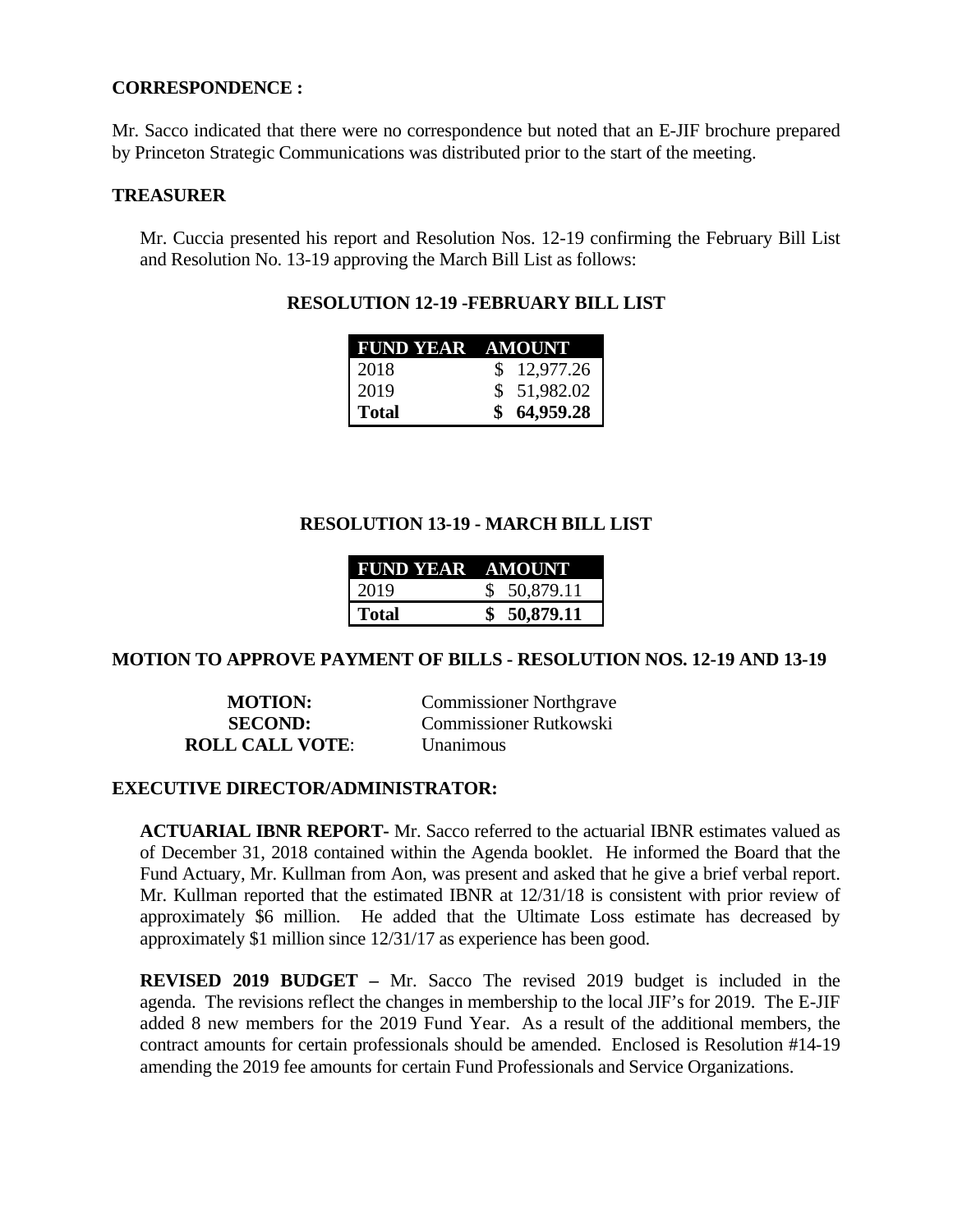## **MOTION TO APPROVE THE REVISIONS TO THE 2019 BUDGET TO REFLECT THE CHANGES IN MEMBERSHIP AND PROFESSIONAL FEES**

| <b>MOTION:</b>         | <b>Commissioner Nolan</b>    |
|------------------------|------------------------------|
| <b>SECOND:</b>         | <b>Commissioner Laureigh</b> |
| <b>ROLL CALL VOTE:</b> | <i>Unanimous</i>             |

**2019 PROFESSIONAL FEE AMENDMENTS –** Mr. Sacco The revised 2019 budget is included in the agenda. The revisions reflect the changes in membership to the local JIF's for 2019. The E-JIF added 8 new members for the 2019 Fund Year. As a result of the additional members, the contract amounts for certain professionals should be amended. Enclosed is Resolution #14-19 amending the 2019 fee amounts for certain Fund Professionals and Service Organizations.

# **MOTION TO ADOPT RESOLUTION #14-19 AMENDING THE CONTRACTED AMOUNTS OF CERTAIN PROFESSIONALS AND SERVICE ORGANIZATIONS FOR FUND YEAR 2019.**

| <b>MOTION:</b>         | <b>Commissioner Wolk</b>     |
|------------------------|------------------------------|
| <b>SECOND:</b>         | <b>Commissioner Champney</b> |
| <b>ROLL CALL VOTE:</b> | <i>Unanimous</i>             |

**CAMDEN CITY UST COVERAGE**- Mr. Sacco reported that the City of Camden became a member of the Camden Municipal JIF effective 1/4/19. He noted that the member has requested UST coverage effective as of 1/1/2019 and has requested GAP coverage for their EJIF UST policy from January 1 to January 4 when they became a member. Mr. Sacco advised that this action should be memorialized at today's meeting.

# **MOTION TO AUTHORIZE GAP COVERAGE FOR THE CITY OF CAMDEN'S USTS FOR THE PERIOD OF 1/1/19- 1/4/19.**

| <b>MOTION:</b>         | <b>Commissioner Nolan</b>    |
|------------------------|------------------------------|
| <b>SECOND:</b>         | <b>Commissioner Laureigh</b> |
| <b>ROLL CALL VOTE:</b> | Unanimous                    |

**38 LAGOON DRIVE PROPERTY LISTING –** Mr. Sacco referred to Resolution #15-19 authorizing an extension of the listing agent's agreement for the E-JIF owned property at 38 Lagoon Drive East, Toms River, NJ.

# **MOTION TO ADOPT RESOLUTION #15-19 APPROVING THE EXTENSION OF THE REALTOR'S LISTING AGREEMENT FOR THE 38 LAGOON DRIVE PROPERTY.**

| <b>MOTION:</b>         | <b>Commissioner Catenaro</b> |
|------------------------|------------------------------|
| <b>SECOND:</b>         | <b>Commissioner Laureigh</b> |
| <b>ROLL CALL VOTE:</b> | Unanimous                    |

**NEXT MEETING -** Mr. Sacco reported that the next meeting of the EJIF is scheduled for Wednesday, June 5, 2019 at the Forsgate CC, Jamesburg.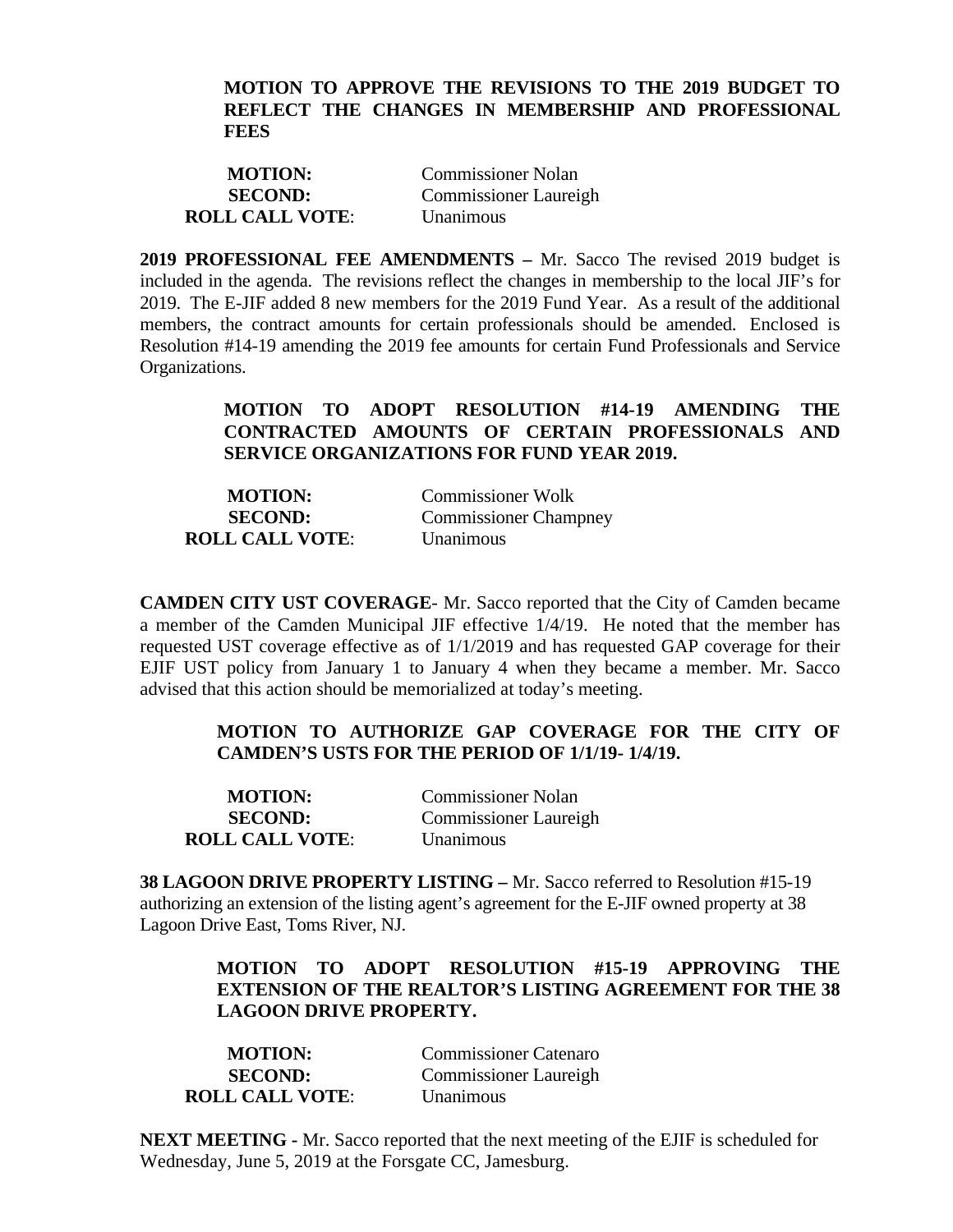**FINANCIAL FAST TRACK** – Mr. Sacco referred to Financial Fast Track as of December 31, 2018 enclosed within the agenda booklet. He reported that the statutory surplus stands at \$20.1 million and noted that the Fund is in excellent financial shape.

## **ATTORNEY:**

Mr. Semrau reported that the MEL has contracted with a QPA, The Canning Group, to review and confirm that the policies and procedures, with respect to procurement, are being followed properly. He advised that the EJIF professionals contacted the MEL QPA and requested a proposal to serve as QPA for the EJIF. Mr. Semrau informed the Board that The Canning Group submitted a quote for \$5,000 and will provide assistance in contract preparation, procurement, and other services if they were awarded a contract. He recommended that the Board consider awarding a contract to The Canning Group and referred to Resolution #16-19 authorizing the award.

# **MOTION TO ADOPT RESOLUTION #16-19 AUTHORIZING THE AWARD OF PROFESSIONAL SERVICES CONTRACT WITHOUT COMPETITIVE BIDDING TO THE CANNING GROUP, INC., TO SERVE AS THE FUND'S QUALIFIED PURCHASING AGENT.**

| <b>MOTION:</b>         | <b>Commissioner Nolan</b>                             |
|------------------------|-------------------------------------------------------|
| <b>SECOND:</b>         | <b>Commissioner Laureigh</b>                          |
| <b>ROLL CALL VOTE:</b> | 11 ayes, 0 nays, 1 abstention–Commissioner Rheinhardt |

### **UNDERWRITING MANAGERS:**

Mr. Casagrande reported that under new UST regulations, a full copy of the underground tank(s) policy must be provided by the EJIF in order for our members to be in compliance. He noted that all policies for 2019 were sent out in early January and additional policies have been sent as requested by members.

### **ENVIRONMENTAL ENGINEERING:**

Chairman Law advised that Mr. Erickson would give his report during the New Business portion of the meeting.

### **OLD BUSINESS:**

None.

### **NEW BUSINESS:**

Mr. Erickson informed the Board that he anticipates a very active year on the environmental front in regards to green infrastructure compliance and storm-water compliance. He then referred to the recently released Environmental Alert. Mr. Erickson emphasized the importance of the membership adhering to the various deadlines referred to in the Environmental Alert. Ms. Dahr informed the Board that the Stormwater Pollution Prevention Plan (SPPP) and the Stormwater Management Plan (SMP) must be posted on the member's municipal website. She advised that municipalities must also have local education and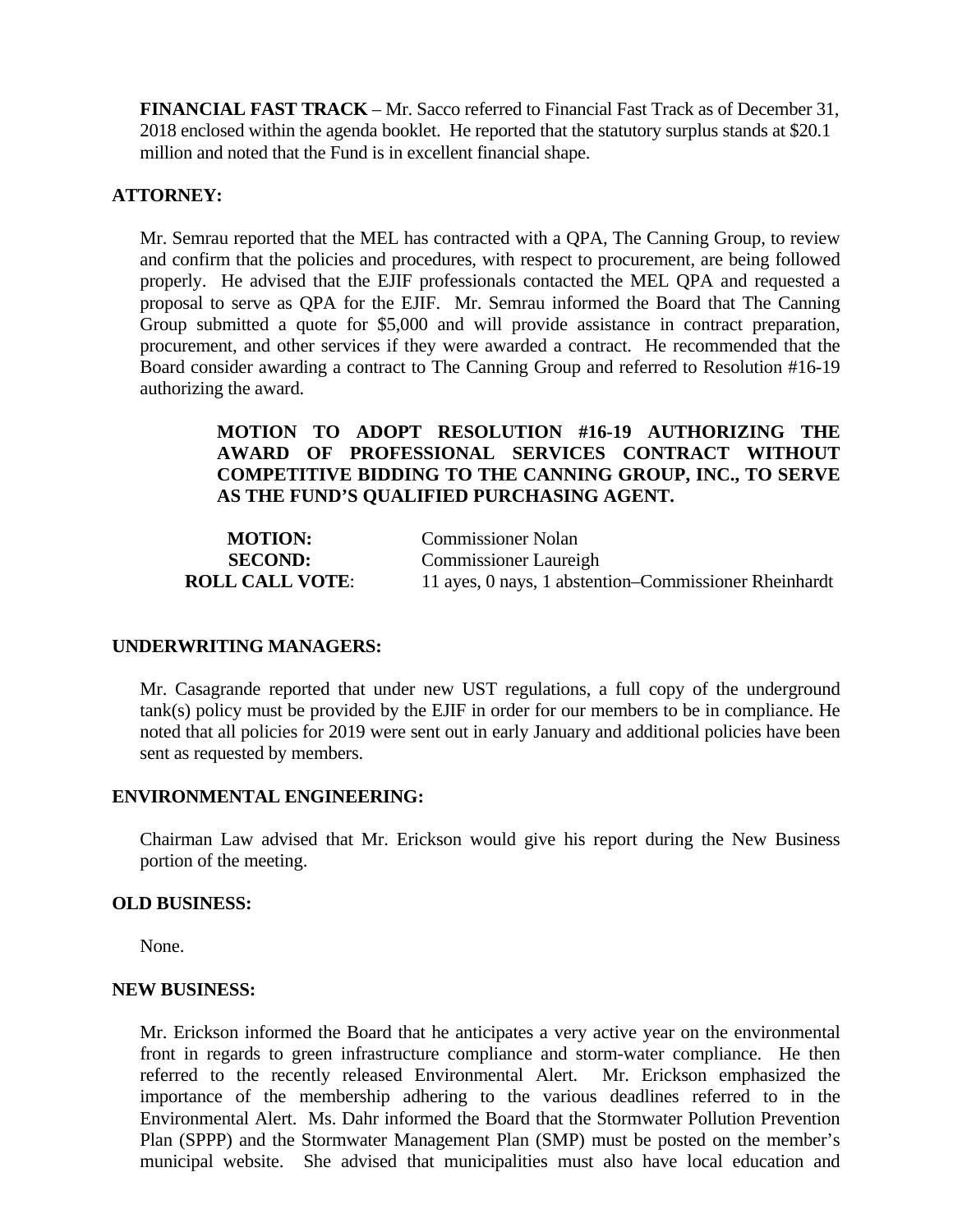outreach as well as governing body training in regards to the SPPP and SMP. Mr. Erickson and Ms. Dahr went on to review the various new requirements outlined within the Environmental Alert and advised that the membership contact them if they have any questions. Mr. Erickson asked if there were any questions. Commissioner Tomasko thanked Mr. Erickson for making the membership aware of the various requirements.

# **MEETING OPENED TO PUBLIC FOR COMMENT:**

No public comments were made.

# **PUBLIC COMMENT PORTION OF THE MEETING CLOSED**

## **MOTION TO ADJOURN MEETING**

**MOTION:** Commissioner Laureigh **SECOND:** Commissioner Rutkowski **VOTE**: Unanimous

Meeting Adjourned: 9:46 AM

*Next Meeting*: **June 2019** 

**Forsgate CC Jamesburg, NJ** 

*Respectfully submitted,*

Prepared by Jason D. Thorpe, Assistant Secretary

\_\_\_\_\_\_\_\_\_\_\_\_\_\_\_\_\_\_\_\_\_\_\_\_\_\_\_\_\_\_\_\_\_\_\_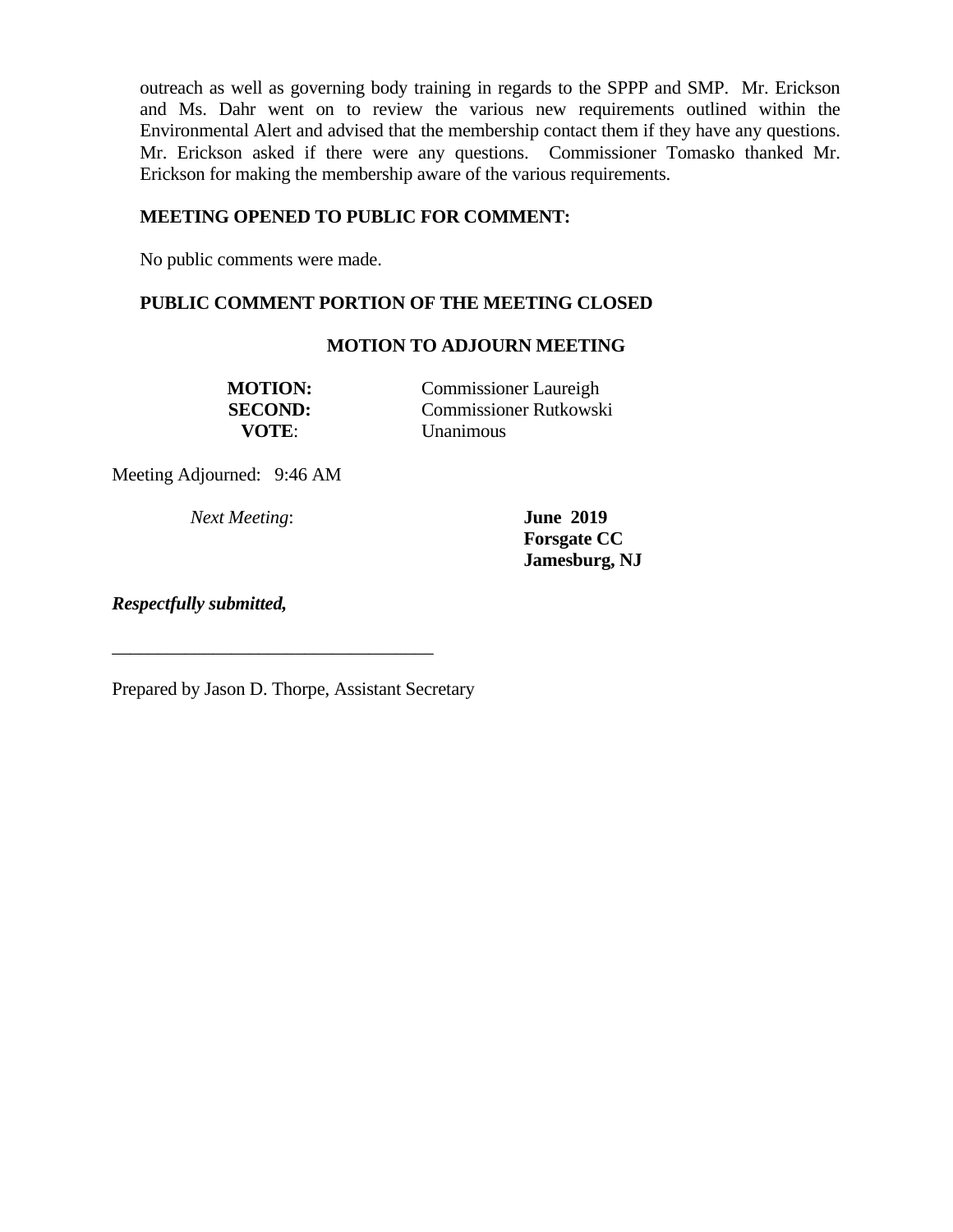#### **NEW JERSEY MUNICIPAL ENVIRONMENTAL RISK MANAGEMENT FUND BILLS LIST**

### **Resolution No. 12-19** FEBRUARY 2019

**WHEREAS,** the Treasurer has certified that funding is available to pay the following bills**:** 

**BE IT RESOLVED** that the New Jersey Municipal Environmental Risk Management Fund's Executive Board, hereby authorizes the Fund treasurer to issue warrants in payment of the following claims; and

**FURTHER**, that this authorization shall be made a permanent part of the records of the Fund.

| <b>FUND YEAR 2018</b> |                                 |                                    |                       |
|-----------------------|---------------------------------|------------------------------------|-----------------------|
| <b>Check Number</b>   | <b>Vendor Name</b>              | <b>Comment</b>                     | <b>Invoice Amount</b> |
| 001341                |                                 |                                    |                       |
| 001341                | PERMA RISK MANAGEMENT SERVICES  | <b>DECEMBER POSTAGE</b>            | 9.40                  |
| 001341                | PERMA RISK MANAGEMENT SERVICES  | 2018 1099 AATRIX FILINGS           | 38.93                 |
|                       |                                 |                                    | 48.33                 |
| 001342                |                                 |                                    |                       |
| 001342                | ALL STATE INFORMATION MANAGEMNT | ACCT#736 - ARC & STOR - 12.31.18   | 27.73                 |
|                       |                                 |                                    | 27.73                 |
| 001343                |                                 |                                    |                       |
| 001343                | FIRST ENVIRONMENT, INC.         | <b>PROFESSIONAL SERVICES 12/18</b> | 12,901.20             |
|                       |                                 |                                    | 12,901.20             |

**Total Payments FY 2018 12,977.26** 

| <b>FUND YEAR 2019</b><br><b>Check Number</b> | <b>Vendor Name</b>             | Comment                                  | <b>Invoice Amount</b> |
|----------------------------------------------|--------------------------------|------------------------------------------|-----------------------|
| 001344<br>001344                             | PERMA RISK MANAGEMENT SERVICES | <b>EXECUTIVE DIRECTOR FEE 2/19</b>       | 25,363.74             |
|                                              |                                |                                          | 25,363.74             |
| 001345                                       |                                |                                          |                       |
| 001345                                       | <b>CHARLES CUCCIA</b>          | <b>TREASURER FEE</b>                     | 1,673.08              |
|                                              |                                |                                          | 1,673.08              |
| 001346                                       |                                |                                          |                       |
| 001346                                       | PRINCETON PUBLIC AFFAIRS GROUP | PROFESSIONAL SERVICES 1/19               | 3,750.00<br>3,750.00  |
| 001347                                       |                                |                                          |                       |
| 001347                                       | DANSKIN INSURANCE AGENCY INC   | UNDERWRITING MANAGER FEE 2/19            | 20,089.00             |
|                                              |                                |                                          | 20,089.00             |
| 001348                                       |                                |                                          |                       |
| 001348                                       | <b>NJ ADVANCE MEDIA</b>        | ACCT#XNJEN0555599 - NOT & BIDS - 1/31/19 | 202.86                |
|                                              |                                |                                          | 202.86                |
| 001349<br>001349                             | MUNICIPAL EXCESS LIABILITY JIF | 1/3 MEETING COSTS FOR MTG ON 1/2/19      | 875.61                |
|                                              |                                |                                          | 875.61                |
| 001350                                       |                                |                                          |                       |
| 001350                                       | ALLSTATE INFORMATION MANAGEMNT | ACCT#736 - ARC & STOR - 1.31.19          | 27.73                 |
|                                              |                                |                                          | 27.73                 |
|                                              |                                |                                          |                       |

**Total Payments FY 2019 51,982.02** 

**TOTAL PAYMENTS ALL FUND YEARS \$64,959.28**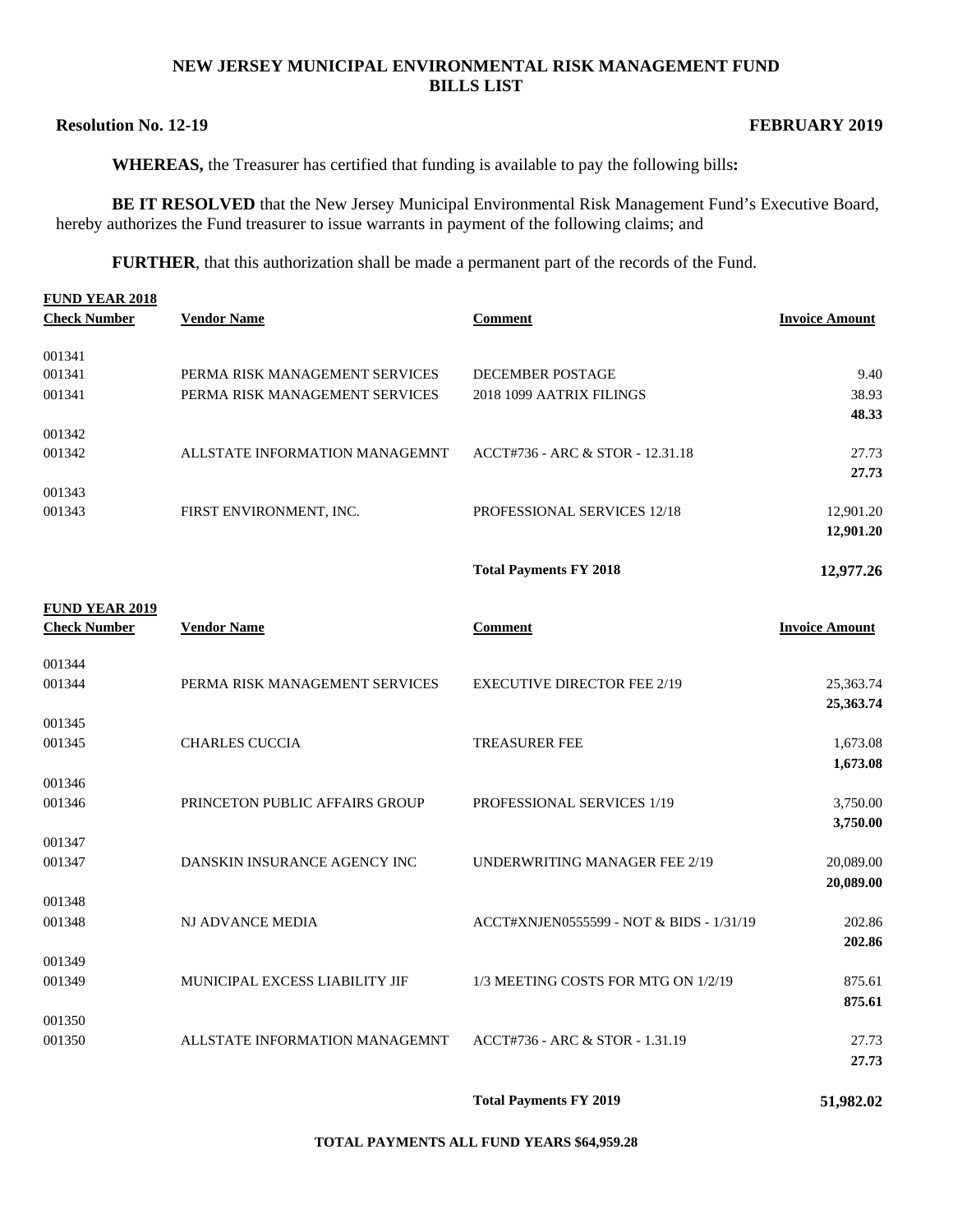# **NEW JERSEY MUNICIPAL ENVIRONMENTAL RISK MANAGEMENT FUND BILLS LIST**

## **Resolution No. 13-19 MARCH 2019**

**WHEREAS,** the Treasurer has certified that funding is available to pay the following bills**:** 

**BE IT RESOLVED** that the New Jersey Municipal Environmental Risk Management Fund's Executive Board, hereby authorizes the Fund treasurer to issue warrants in payment of the following claims; and

**FURTHER**, that this authorization shall be made a permanent part of the records of the Fund.

| <b>FUND YEAR 2019</b> |                                |                                    |                       |
|-----------------------|--------------------------------|------------------------------------|-----------------------|
| <b>Check Number</b>   | <b>Vendor Name</b>             | <b>Comment</b>                     | <b>Invoice Amount</b> |
|                       |                                |                                    |                       |
| 001351                |                                |                                    |                       |
| 001351                | PERMA RISK MANAGEMENT SERVICES | POSTAGE 1/19                       | 3.29                  |
| 001351                | PERMA RISK MANAGEMENT SERVICES | <b>EXECUTIVE DIRECTOR FEE 3/19</b> | 25,363.74             |
|                       |                                |                                    | 25,367.03             |
| 001352                |                                |                                    |                       |
| 001352                | <b>CHARLES CUCCIA</b>          | TREASURER FEE 3/19                 | 1,673.08              |
|                       |                                |                                    | 1,673.08              |
| 001353                |                                |                                    |                       |
| 001353                | PRINCETON PUBLIC AFFAIRS GROUP | <b>PROFESSIONAL SERVICES 2/19</b>  | 3,750.00              |
|                       |                                |                                    | 3,750.00              |
| 001354                |                                |                                    |                       |
| 001354                | DANSKIN INSURANCE AGENCY INC   | <b>UNDERWRITING FEE 3/19</b>       | 20,089.00             |
|                       |                                |                                    | 20,089.00             |
|                       |                                | <b>Total Payments FY 2019</b>      | 50,879.11             |

# **TOTAL PAYMENTS ALL FUND YEARS \$50,879.11**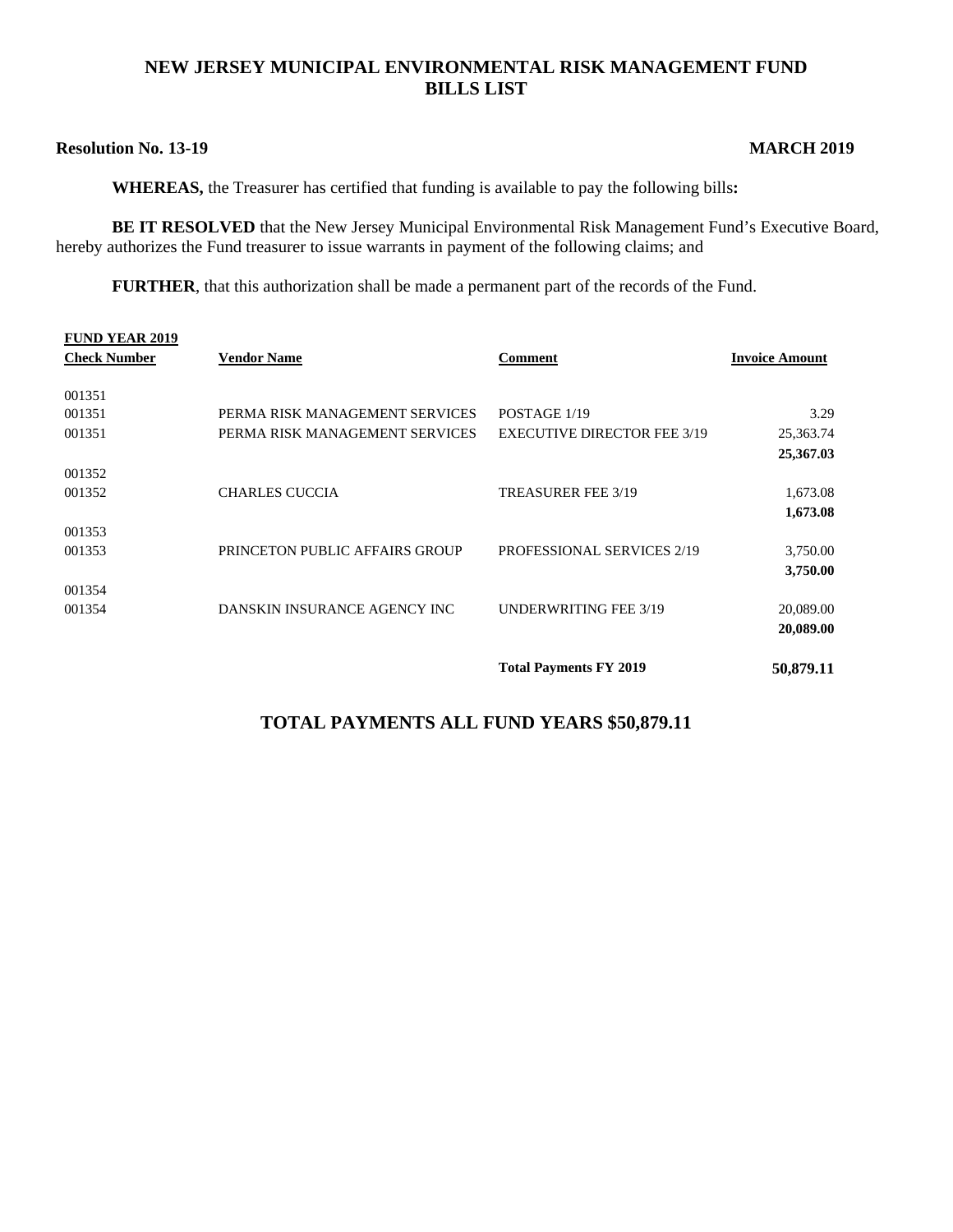## **NEW JERSEY MUNICIPAL ENVIRONMENTAL RISK MANAGEMENT FUND,** Hereinafter referred to as the "FUND") **AMENDING THE APPOINTMENT OF CERTAIN PROFESSIONALS AND SERVICE ORGANIZATIONS FOR FUND YEAR 2019**

**WHEREAS**, the FUND is duly constituted as a Municipal Joint Insurance Fund, as permitted under the laws promulgated by the State of New Jersey, (N.J.S.A. 40A-36, et. seq.); and

**WHEREAS,** the New Jersey Municipal Environmental Risk Management Fund (hereinafter the Fund) appointed by way of Resolution 2-19, certain professionals for the 2019 fund year; and

**WHEREAS,** as a result of additional members, the contract amounts for certain professionals should be amended.

**NOW, THEREFORE, BE IT RESOLVED**, by the Fund's Executive Committee that Resolution 2-19 and contract limitations as it pertains to 2019 should be amended as follows:

- I. **PERMA Risk Management Services** as **Administrator, Stephen Sacco** is appointed as **Executive Director, Joseph P. Hrubash** as **Deputy Executive Director** & **Bradford Stokes** as **Assistant Executive Director** and as **agents for process of service,** is amended to reflect the annual amount of \$303,231.
- II. **Fred Semrau, Esq. of Dorsey & Semrau** as **Fund Attorney providing General Counsel**, is amended to reflect the annual amount of \$82,125.
- III. **Peter King, Esquire** is appointed to serve as the FUND's **Claims Administrator**, is amended to reflect the annual amount of \$28,391.
- IV. **The Danskin Insurance Agency, Inc**. and **Conner Strong & Buckelew** are hereby appointed as co-**Underwriting Managers** for the FUND is amended to reflect the annual amount of \$240,170.
- V. **Richard Erickson of First Environment** is hereby appointed to provide **Environmental Engineering/Services** to the FUND is amended to reflect the annual amount of \$429,533.

**BE IT FURTHER RESOLVED, that contracts were awarded in accordance with NJSA 19:44A-20.7 as a** result of the Fund's Executive Committee reviewing requests to award Professional Services Agreements in accordance with a fair and open process.

**ADOPTED:** *this day by the Governing Body,*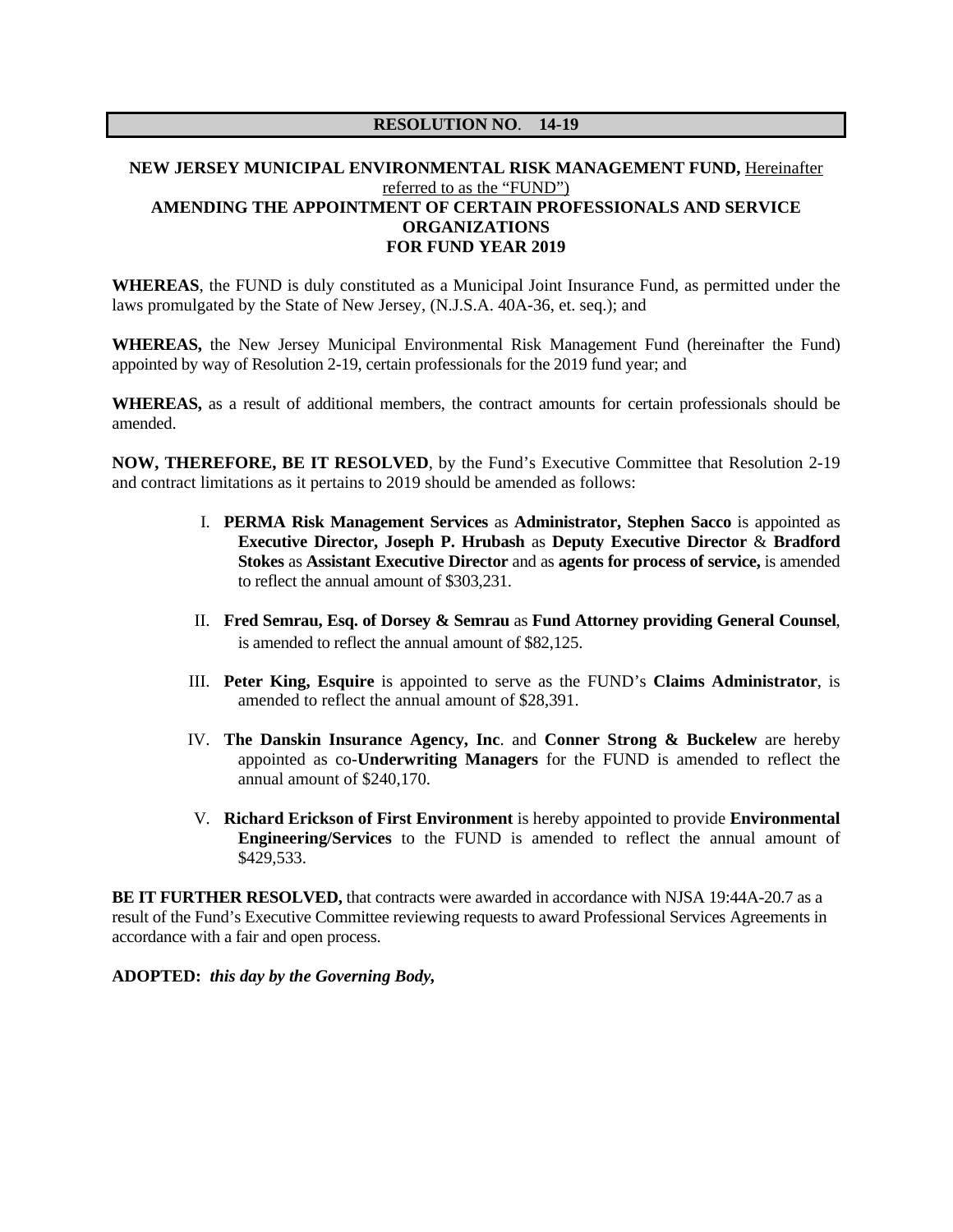### **RESOLUTION NO. 15-19 RESOLUTION OF THE MUNICIPAL ENVIRONMENTAL JOINT INSURANCE FUND AUTHORIZING THE EXTENSION OF A LISTING AGREEMENT FOR THE SALE OF THE PROPERTY KNOWN AS 38 LAGOON DRIVE EAST, TOMS RIVER, NJ**

**WHEREAS**, the Municipal Environmental Joint Insurance Fund ("EJIF") is the owner of certain property known as 38 Lagoon Drive East, Block 232.23, Lot 19 in the Township of Toms River, Ocean County, New Jersey; and

**WHEREAS**, by Resolution #19-18, dated June 7, 2018, the EJIF authorized the execution of a listing agreement to market the aforesaid property; and

**WHEREAS**, the EJIF entered into a listing agreement with Keller Williams Shore Properties for the period of August 1, 2018 through January 31, 2019; and

**WHEREAS**, said listing agreement is about to expire and the property remains unsold.

**NOW, THEREFORE, BE IT RESOLVED,** by the EJIF as follows:

- 1. The EJIF hereby authorizes the extension of the listing agreement with Keller Williams Shore Properties for an additional six-month period.
- 2. All the terms and conditions of the original listing agreement remain in full force and effect.
- 3. The EJIF makes no representation as to the title or any other aspects of the land to be sold.
- 4. The EJIF reserves the right to accept or reject any and all proposals. Such decision will be made by the Executive Director in concurrence with the Fund Attorney.
- 5. The resolution shall take effect immediately.

Adopted: March 29, 2019

### **NJ MUNICIPAL ENVIRONMENTAL RISK MANAGEMENT FUND**